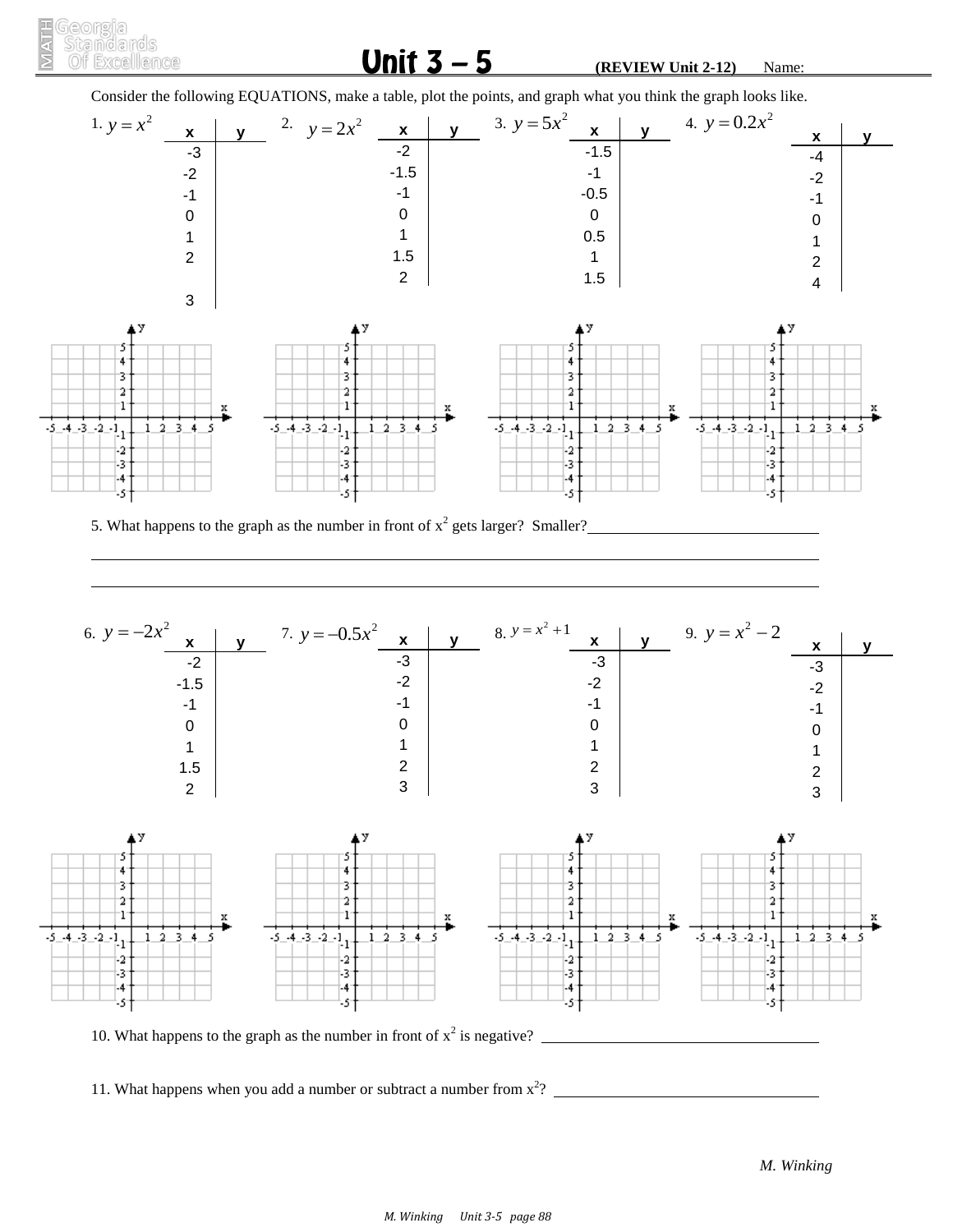

16. What happens when you add a number or subtract a number from x inside the parenthesis?

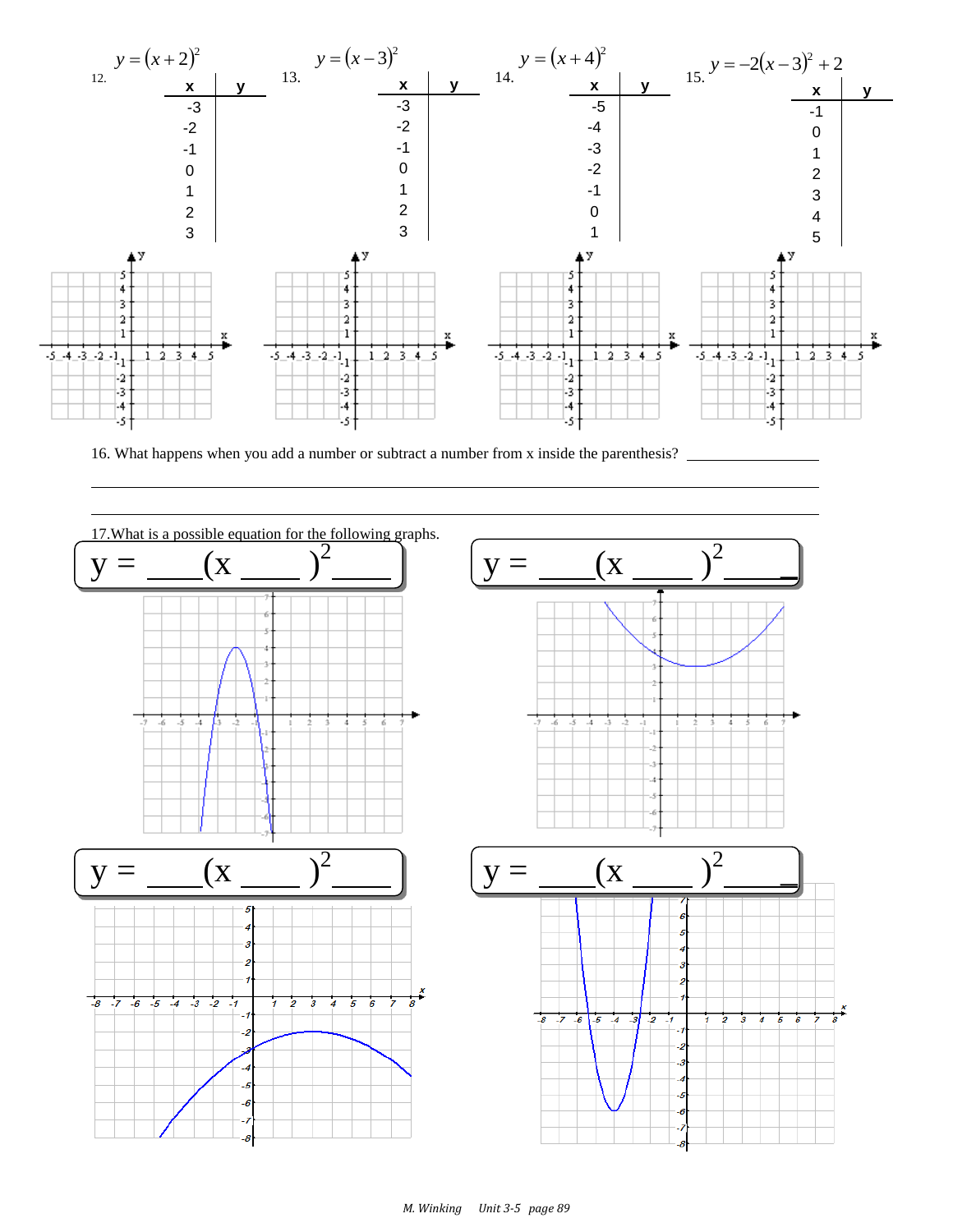18. Rewrite each of the following quadratics in vertex form by completing the square and graph.

a. 
$$
y = x^2 + 4x + 1
$$
 b.  $y = x^2 - 6x + 3$ 





*M. Winking Unit 3-5 page 90*